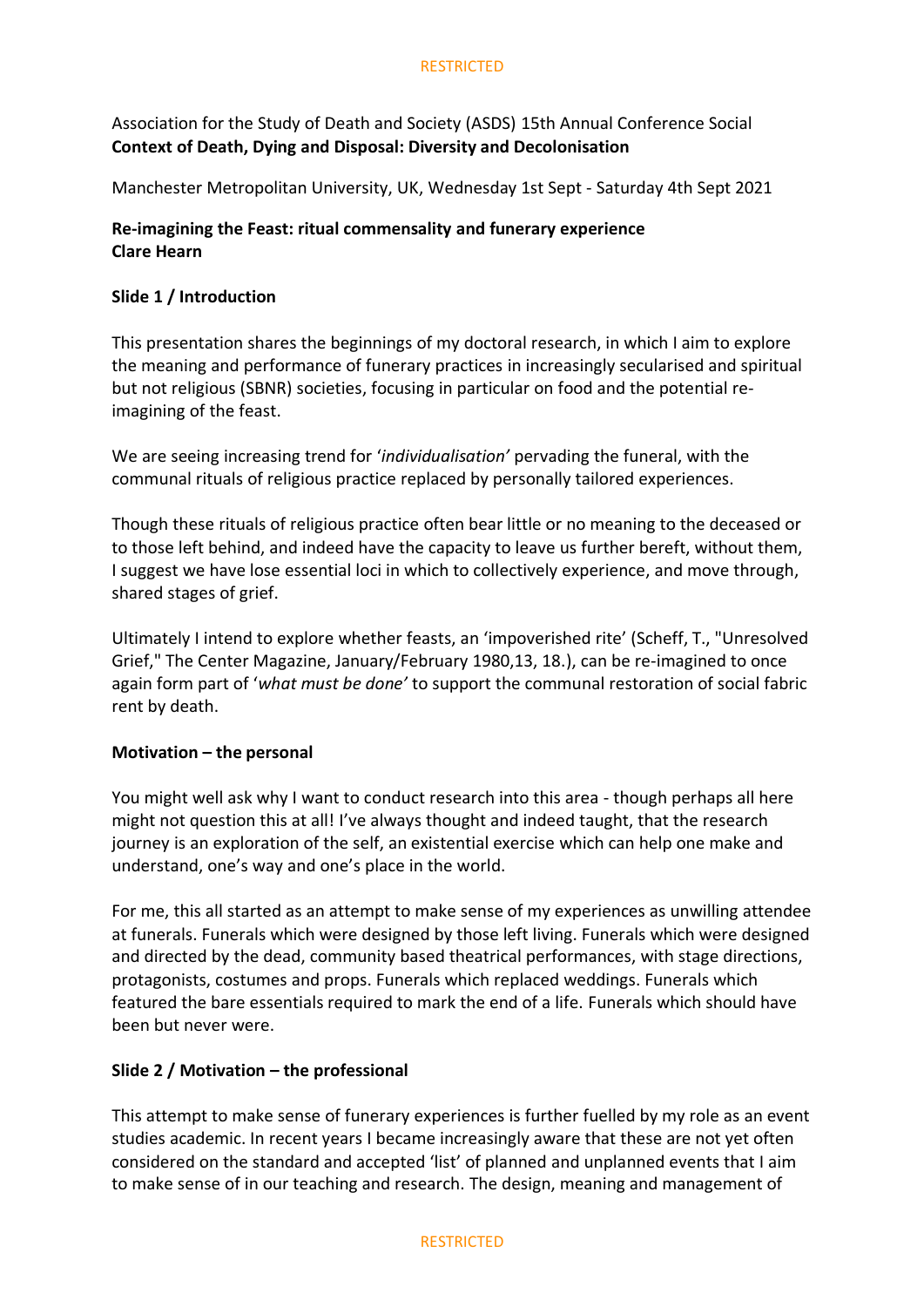funerals and memorial events are still only taught in the smallest minority of institutions in the UK.

In recent years, events academics have more broadly been pushing at the boundaries of what have been considered legitimate areas for research, with the result that event studies has become, for some at least, whatever the researcher wants it to be, a site of '*neutral territory, erected upon the ideals of epistemological freedom and academic creativity (*Pernecky 2016:4).

Whilst this critical era of events scholarship is new, the study of events is not; they have been the object of scrutiny in a number of other disciplines for many years, most notably perhaps, social anthropology, in which the analysis of the events around death has long provided rich commentary on meaning, structure and value within societies.

Prior to the mid 2010s, research in the field of events, still a subset of leisure and tourism, was predominantly focused on management, with studies providing a 'technocratic view of events, focus[ed] on the nuts and bolts in the machine and when and where to oil the parts (Rojek 2013: xii). Event management professional practice stood accused of having sacrificed awareness, understanding and inclusion of ritualistic elements in favour of artificially manufacturing events to satisfy stakeholder demands (Brown & James 2004).

In a newly constructed critical events studies, an event is constructed as a point of rupture. It is related to, or the cause of, a tear in established social fabric. An event is a contested space, a potentially heterotopic site of transgression and inversion.

#### **Slide 3**

The final factor was an invitation by the research collective, Moth, based in the School of Communication at Falmouth Uni, to deliver a workshop on experience design to Graphic Design undergraduates as part of their project, An Extra Place at the Table, which asked students to explore how food and feasting can be used to positively impact and disseminate creative exchange around loss, mourning and bereavement - not only loss of life, but of any experience within it for example, the loss of one's virginity, or a favourite pair of jeans...

We explored experience design as an interdisciplinary practice, melding theory from Architecture, Dramaturgy, Anthropology, Psychology, Management, Moral Philosophy, and Design, and used commensality, the practice of eating together, as the central shared act.

We discussed the ritual, liminality and communitas of Van Gennap and Victor Turner and the habitus and cultural capital of Bourdieu, alongside the contested notions of nostalgia and authenticity. We explored the reality that events, experiences, planned or unplanned, designed or spontaenous, are contested sites, layered palimpsests, replete with symbolic acts, performed by all, and denoting multiple meanings.

Using the critical events studies lens then, funerary events are transitional mourning spaces: they can be deliberately designed to reflect or reject belief systems, and to host the rejection or acceptance of, these systems. They can include ritual practices that support the

#### RESTRICTED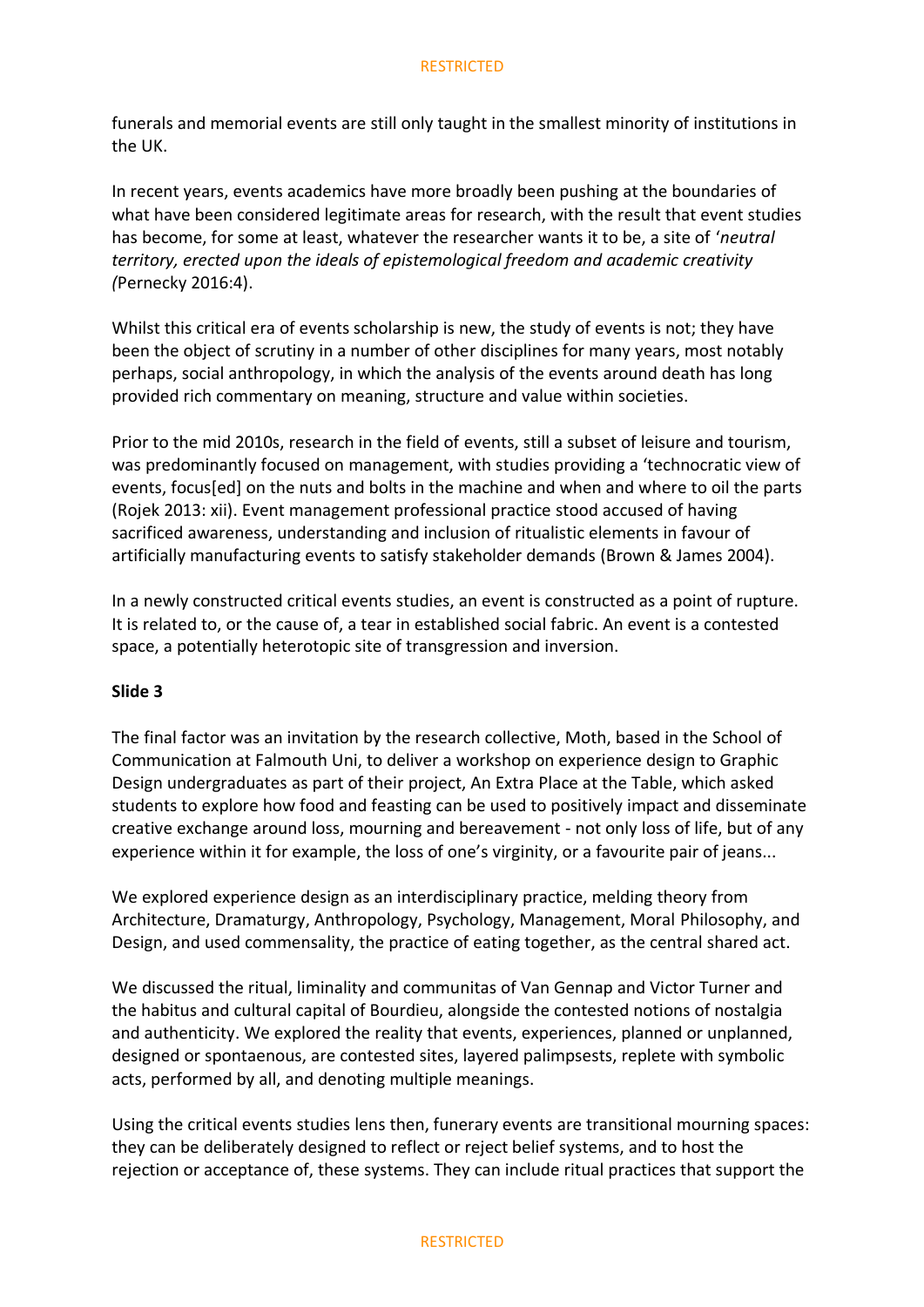performance of social, collective strategies for addressing loss, practices that might be disturbing and contradictory but also transitional and transformative.

Beyond disciplinary evolutions though, there are of course also particular societal contexts informing my research.

### **Slide 4 / Global context**

In 2019, the US Global Wellness Trends Report named 'Dying Well' as its 8th trend, evidenced by research into the rise in popularity of 'death doulas', the 'green burial wave' and 'death acceptance tourism', all acts conducted in response to what author Beth McGroarty notes as our 'death denying society'. (The other 7 trends include increased interests in sustainable fashion, wellness tourism, meditation, and the role of scent on emotional and physical wellbeing.)

This rise of 'death positive' behaviours in the global north has been fuelled in part by the Silicon Valley biotech industry aiming to cure death, and a pervasive 'wellness' agenda, a '*21st century secular belief system …fundamentally directed at avoiding death anxiety…[by] convincing oneself that the right regimen of diet and exercise will keep you perpetually young or …perpetually alive'* (Soloman, cited in McGroarty 96: 2019).

The 2020 and 2021 reports continue to illuminate societal focus on living better for longer, with *Aging Rebranded: Positively Cool,* and the *Future of Immune Health* featuring amongst leisure and wellness trends, though of course these are still reserved for those privileged few who are fortunate enough to be able to pursue them…

In the UK, in December 2020, the Competition and Markets Authority completed the second stage of their enquiry into the UK funeral industry, a hitherto unregulated sector, accused of opaque pricing at best and financial exploitation at worst.

The report found that due not least to emotional distress; social pressures relating to visibly doing the right thing; and lack of basic understanding of the funeral process, customers experience impaired decision making, leaving them vulnerable to unethical practice, from which some in the industry have profited.

Of course concerns over industries involved in end of life services are not without precedent and not confined to the UK. In 1963, Mitford's text The American Way of Death, a seminal text for the then nascent white American death awareness movement, accused the US funeral industry of profiteering by the selling of unnecessary services to the vulnerable bereaved.

In the global north, in 21st century increasingly secularised and spiritual but not religious (SBNR) societies, the discourse around death has been '*privatized, secularized and medicalized'* (Simpson 7:2018). Death has become increasingly concealed, sequestrated through health care and social services.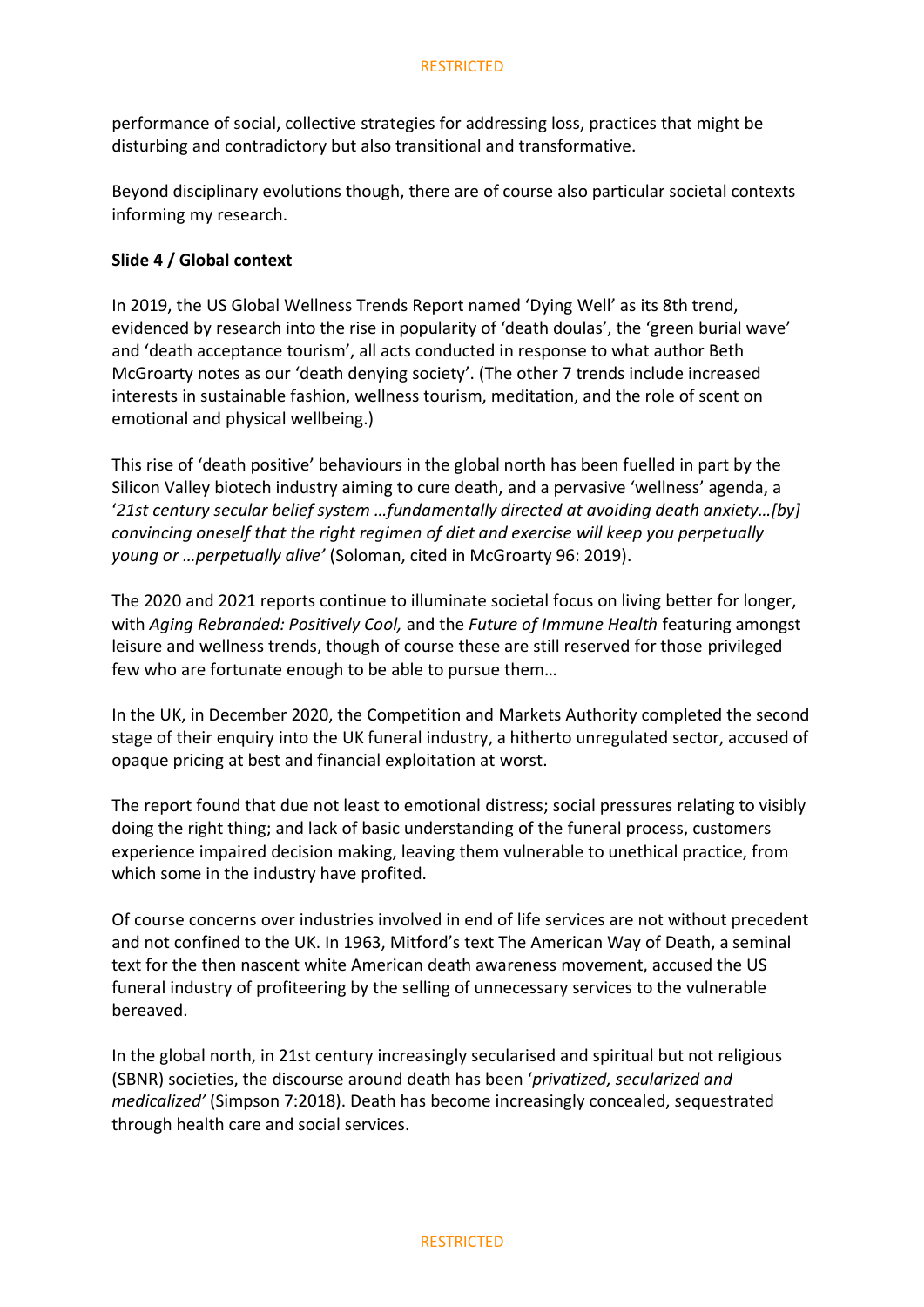Fuelled by and fuelling this, is a persistent and pervasive reluctance to openly engage with conversations about death (though I appreciate that this is not the case in this space!).

In response to an increasing awareness of this reality, a number of communal initiatives have been created, including Swiss sociologist Bernard Cretz's Café Mortels, Jon Underwood's subsequent Death Cafés, Hebb and Macklin's Death over Dinner phenomenon, and The Dinner Party, events at which we are encouraged to openly discuss our own mortality in deliberate acts of de-sequestration.

The first Café Mortel took place in 2004 in a restaurant in Switzerland a restaurant in the Swiss town of Neuchâtel, hosted by Crettaz. Anyone could come, and the only rule was that there was to be no prescription: no topic, no religion and no judgement. In 2011, Jon Underwood, then a London based council worker, hosted the first UK Death Café, modelled on Crettaz' original idea. This has since evolved into a global phenomenon, a social franchise open to all, with over 12,500 cafes taking place in over 78 countries since its inception.

The Death over Dinner initiative, a simple set of tools for to support conversations about mortality over food, was inspired by the statistic that at that time, 75% of Americans wanted to die at home, yet only 25% of them did. Like the Death Café, Death over Dinner is now a global project, and over a hundred thousand Death over Dinner events have been tracked since 2013.

For me, what was important to note was that that each of these initiatives involves eating together…

# **Slide 5 /Funerary events**

The funeral is universal. '*Across cultures, spiritual beliefs, and value systems—where there is death, there is usually a funeral service'* O'Rourke et al 729:2011. And yet it is often the least discussed and therefore often ill planned event within our collective experience. The events after a death are the site of *'things which must be done'* (Mandelbaum 1959). But do we still know what these things are? And by whom they should be done?

Van Gennap observed that '*changes of condition [deaths] do not occur without disturbing the life of society and the individual and it is the function of the rites of passage to reduce their harmful effects'*(13: 1960). If we accept then that funerary experiences still can and indeed should provide (admittedly sometimes rejected, inadequate or unhelpful) sites for collective acceptance of loss, sites where the absence and presence of the dead can be acknowledged, how might these now be designed?

As Wilson states, '*the problem facing all who celebrate rituals in a fast-changing society is how to combine relevance to changing circumstances with the sanctity of tradition'* (cited in Rothenbuhler 46:1998)

The funeral manifests for many as a series of events that involve a combination of multiple spaces and related practices in an accepted order –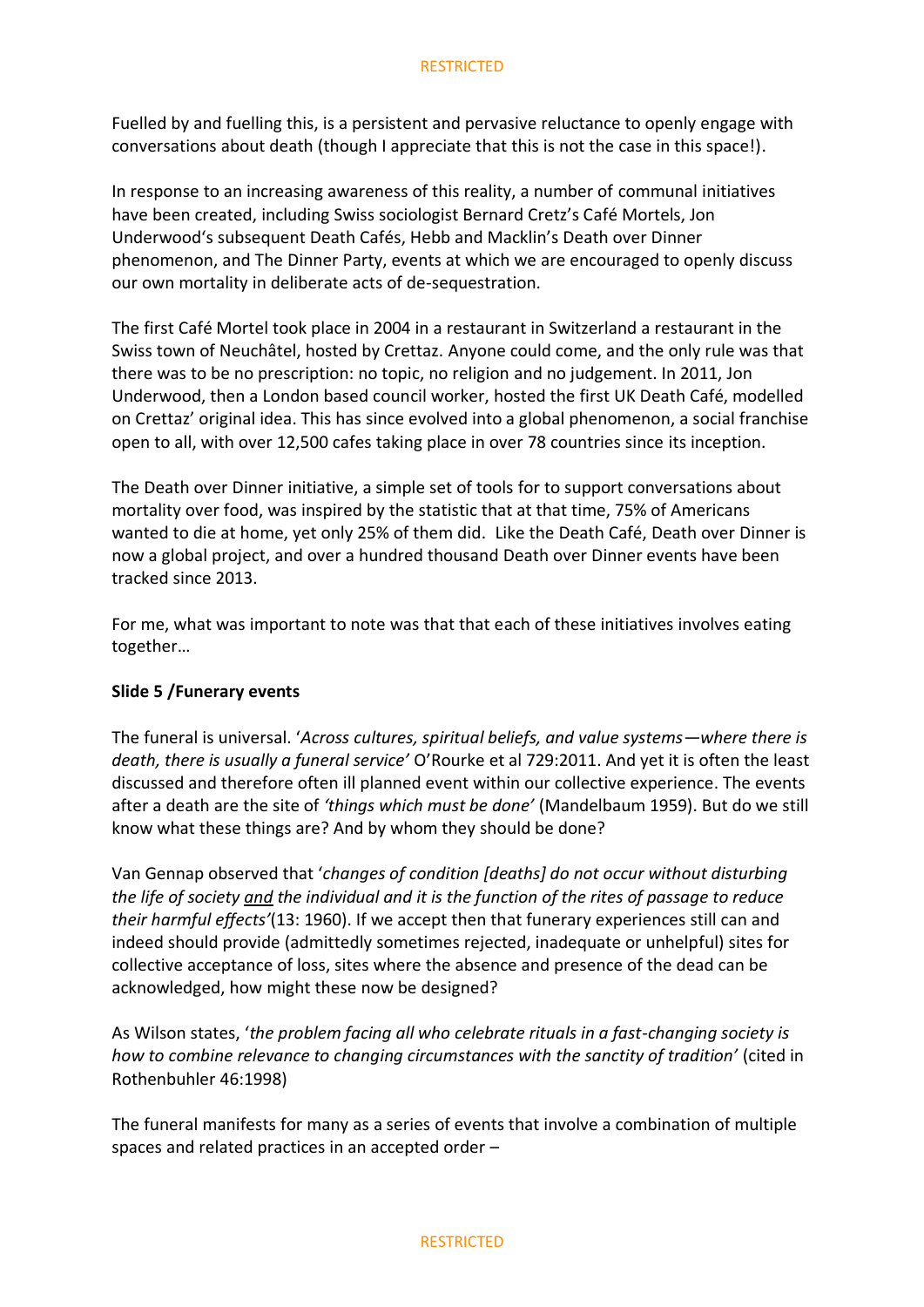#### - a death

- a procession to a church, crematoria or burial garden
- an accompanying 'service' comprising traditional and bespoke elements (music, speeches)

- a post burial / cremation gathering, which may feature food, drink, etc, in varying guises

However, in recent years, the increasing trend for individualisation, and rejection of religious belief has pervaded the funeral in SBNR societies with collective rites replaced by personally tailored experiences (Singleton 2014).In 2018, 53.6% of UK's population is Christian, while 6.2% belong to other religions and 40.2% are non-religious (30.3% Agnostics, 9.9% Atheists).

The funeral is evolving, moving beyond traditional boundaries. Funeral directors, the bereaved, the dead and increasingly events professionals are co-creating funeral experiences, tailored to individual needs and requests, interpreting and re-interpreting meanings in a series of complex and bespoke designed and private events.

And yet, isn't there still a need for a shared collective ritual, one that is non sacred, yet offers part of what 'must be done' – the (re)bonding of the living and the gentle transformation of the dead over the threshold, from '*person to ancestor, from present world to beyond?*' (Andrews and Leopold p36).

Let us consider then the role of food, of commensality, and what place the formal feast might have in evolving funeral traditions.

# The Loss of Commensality

Commensality, is the act of eating together and at the same table. It is not an automatic component in an exploration of experience design; however, its relationship with ritual is still for many, essential. Food is often one of the core aspects of the ceremonial, of ritual events.

The shared meal experience is part of the socialization process, providing an opportunity for the learning, and continual reinforcement of, social norms including what, how, when, and with whom to eat. Commensality, the sharing of meals, symbolizes and denotes social bonds and divisions. It draws boundaries between those who eat together and those who do not.

In some regions of the global North, particularly the UK and the US, shared meals, like funerals, are evolving due again to increasing tendencies towards individualisation. The ever evolving assertion of individual autonomy includes a rejection of social and cultural norms, including with whom, what and how one eats. And increasingly, eating has become, like death, medicalised, with discourses focused on food restricted to diet, nutrition and health, educating us on intake and content, rather than on its role as a fundamental social practice – there remains little to no commensal dimension.

#### **Slide 6**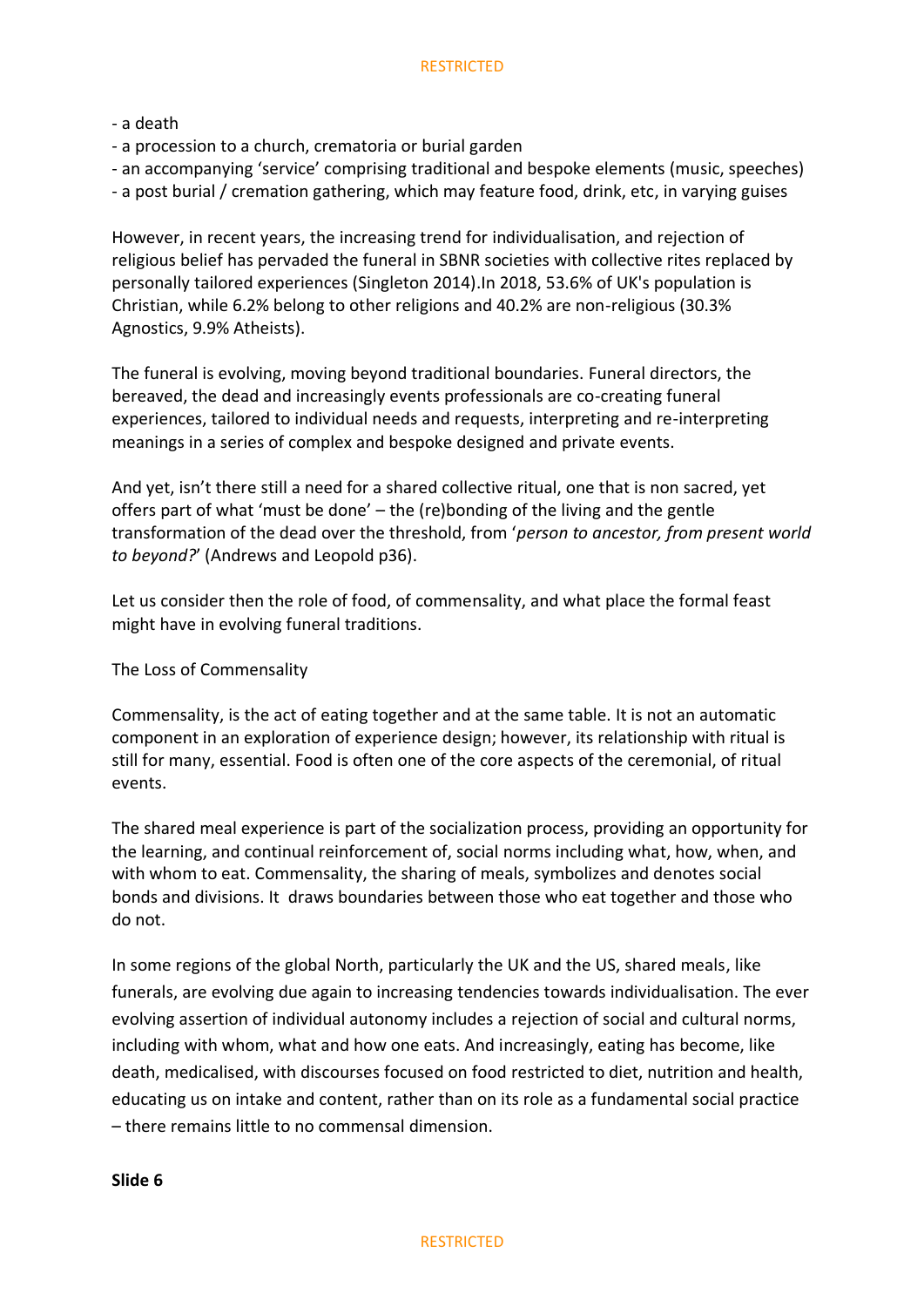Of course, the sharing of food as part of death rituals is already acknowledged as a common historical and current practice in many cultures, deep rooted in indigenous systems, some appropriated in Graeco Roman traditions, which later informed Christian religions, and some surviving independently of such imperial then colonial integration. There is significant diversity in the forms that funerary commensality takes, but it is a common ritual. However, it's role and meaning seems rarely unacknowledged, often hidden in the private and gendered domestic sphere.

Consider the Caribbean tradition of Nine Night, the last night of the period of mourning after a death, where family and community normally gather in the deceased's house to eat and celebrate and conduct various rituals to help the spirit, the duppy, pass to the next place. Here is a recollection from Annastacia, one of my MA students, who kindly shared her childhood experience in Jamaica:

*I remember my first nine night, my grandmother's. The women were there, in their white head scarves and robes, doing the kumina, dancing for the spirit. You see them at nine nights, women from the poca churches, the revivalist churches, the ones who believe that they can interact with the dead. All I could think was when is the food! Laid out in front of me were these traditional Jamaican dishes, curried goat, white rice and rum, lots of rum, lots – and the strongest rum too. But its only served at midnight, and first to the dead.* (Steele, A. 2019)

In Nine Night, the dead are included, placed at the head of the table and served first – both their absence and presence are acknowledged in the commensal circle. Their refusal of food is a refusal to interact, indeed a demonstration that the possibility for interaction is no longer present.

The empty place at the table allows for this contradiction. The dead are with us, but absent, they are within our social order but the hierarchy is shifting. The feast provides a site of the potential for this narrative. It is the experiencescape, carefully crafted. The absence of the dead at such a collective feast, enables survivors to experience separation communally.

#### **Slide 7**

For van Gennap, French sociologist whose concept of "rites of passage" still provides many theorists with a basis for interpreting funerary ritual, the purpose of the funeral meal *was 'to reunite all the surviving members of the group with each other, and sometimes also with the deceased, in the same way that a chain which has been broken by the disappearance of one of its links must be rejoined* (van Gennap 1960:164)

Commensality can embrace presence and absence, an essential duality in early stages of grief, whilst at the same time reinforcing and sustaining life for those left behind.

Through my research, I want to understand whether the formal commensal act might be a means to re-introduce communal ritual and facilitate collective grief work in societies where